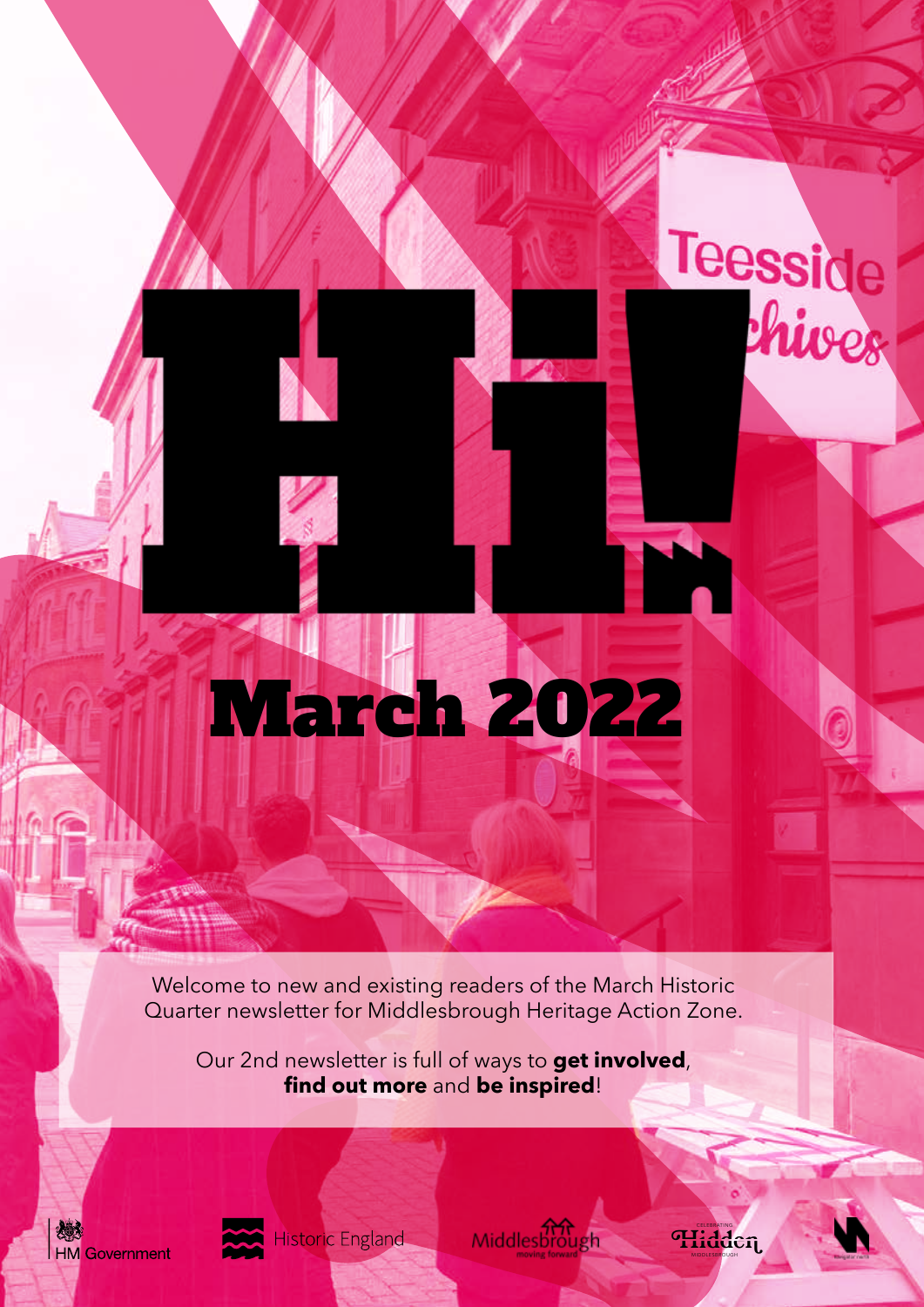

# **Get Involved.**

## **Zine Making Sunday 20th March 12-2pm**

**WetDoveTail Gallery Space, Hillstreet Shopping Centre, Middlesbrough TS1 1SU**

Get involved in the next workshop from artist Jade Blood for The Tunnel Gallery as part of Celebrating Hidden Middlesbrough.

This Zine Making workshop will continue Jade's research, resulting in the creation of a new public artwork within the Historic Quarter.

The session will explore the history of the colour red to create a zine all about the project which will feature as part of the final artwork.

# **Find Out More.**

### **Introducing Teesside Archives Wednesday 23rd March 10 – 11.30am**



**The Chairman's Room, Commerce House, 1 Exchange Place, Middlesbrough TS1 1DE**

Join us in the beautiful Grade 2 listed building, Commerce House which has stood in Middlesbrough's Historic Quarter since 1872, for a friendly introduction to the team at Teesside Archives.

Find out more about their work to preserve, archive and make available the area's rich heritage.

#### **Free bookable event via hiddenmbro@navigatornorth.com.**

Places are limited so please do book early to avoid disappointment. Please contact us on the email above for any access requirements prior to attending.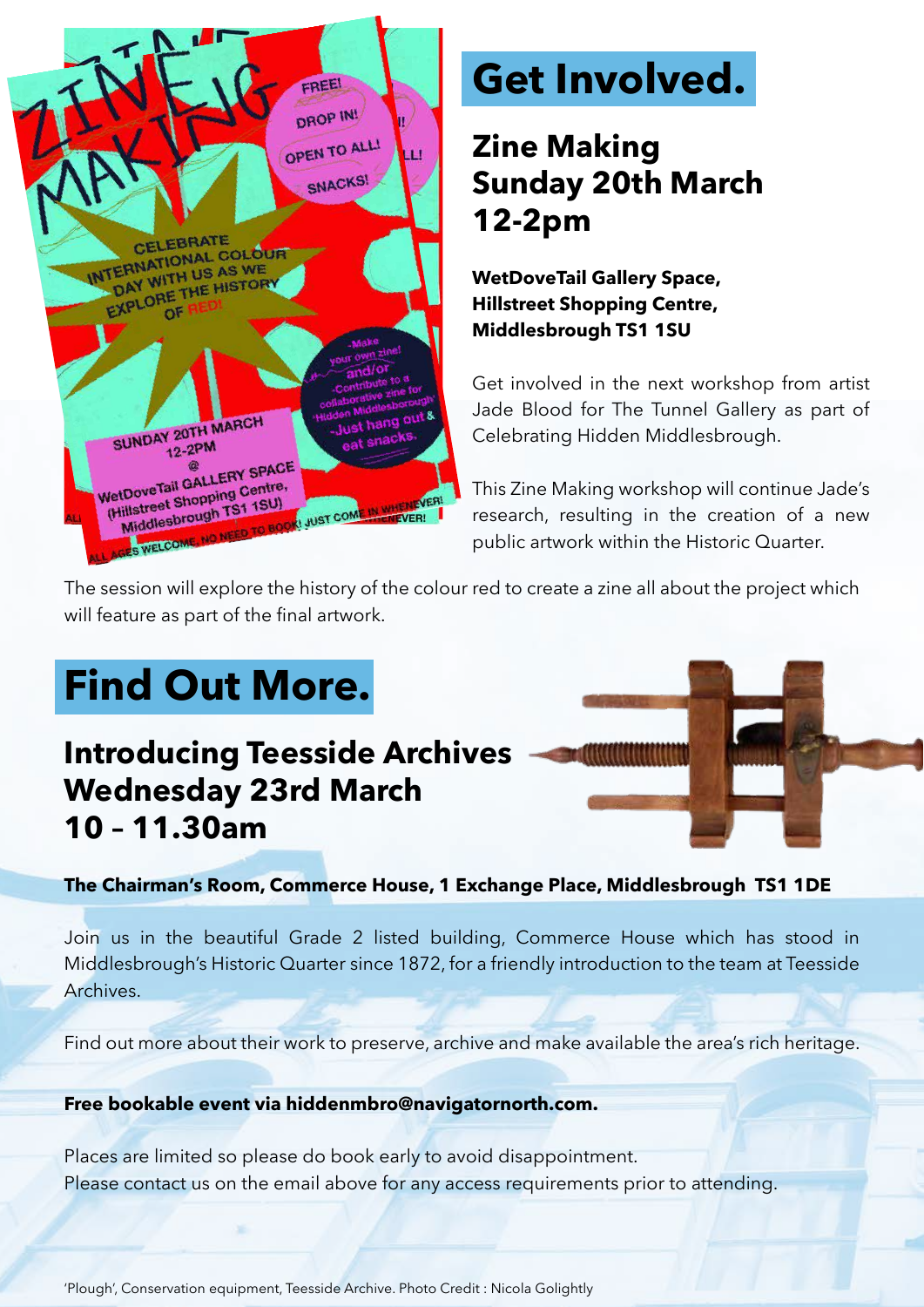

#### **Historic Quarter Map Launch & Walk Sunday 27th March 10 – 11.30am**

#### **Navigator North, The Masham, 27 Linthorpe Road, Middlesbrough TS1 1RL**

We are looking forward to the launch of a new map resource, which will shine a light on the buildings, stories and archival material of the Historic Quarter. This includes a printed version of the map as well as a digital version with interactive links to archival material and creative show reels.

### **11am-1pm Walking Tour**

A guided walk aroud the 12 locations local historian and writer, p.a.morbid has identified as some of the highlights within the area. The walk will begin and end at The Masham and will reveal some hidden gems and the stories that go with them.

**Places for the walk are limited and must be booked in advance via hiddenmbro@navigatornorth.com**



Queen's c.

#### **1-3pm Public Launch**

Come along to The Masham and pick up the map, find out more about Middlesbrough Heritage Action Zone, watch a series of creative show reels about some of the locations and take a selfguided walk around the Historic Quarter.

#### **This is an drop in event and visitors do not need to have attended the walk earlier in the day.**

Refreshments provided. Free to attend.